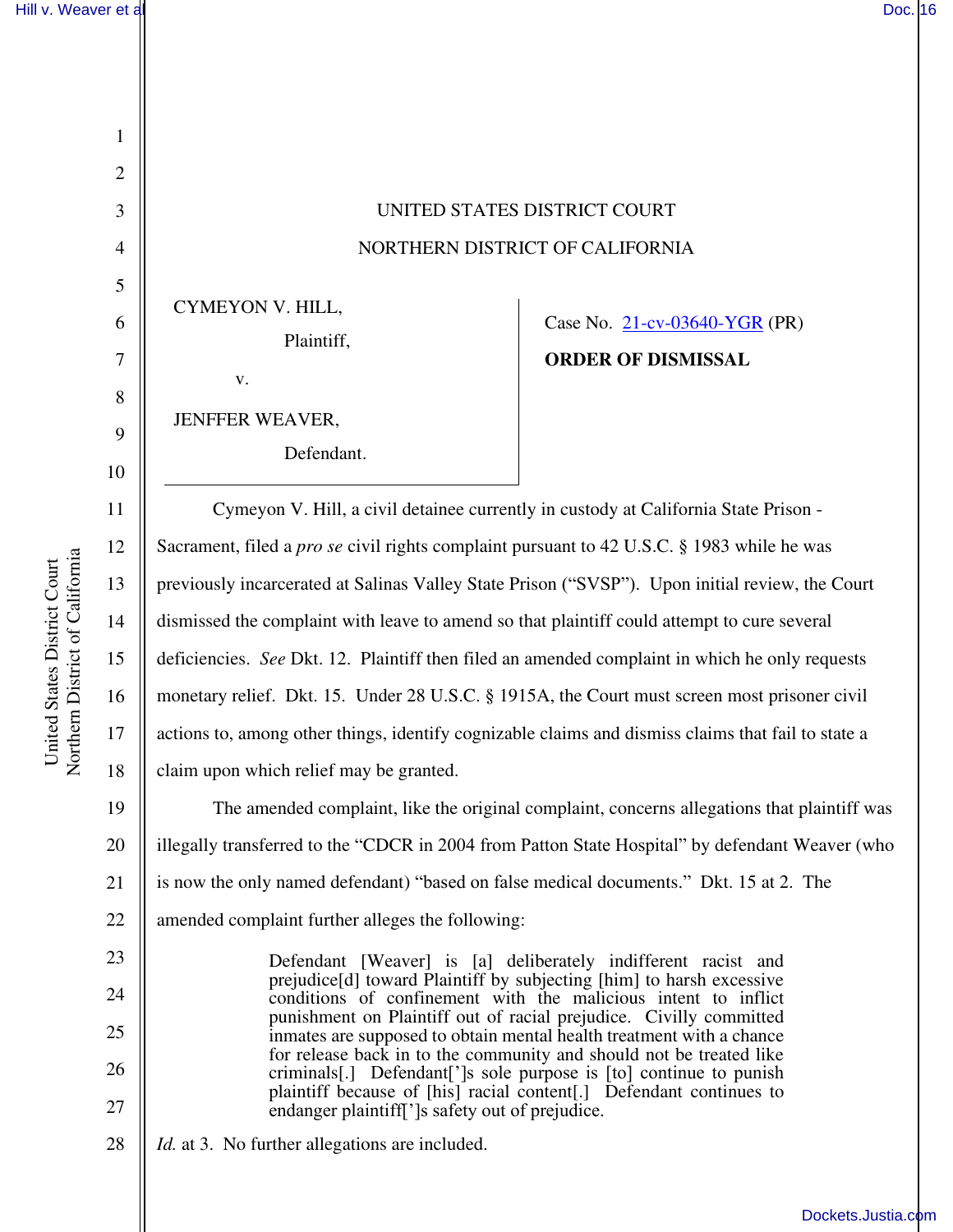1

2

3

4

5

6

7

8

9

10

11

12

13

14

15

16

17

18

19

20

21

22

23

24

25

26

27

The amended complaint fails to state a claim against a viable defendant and therefore must be dismissed. Further leave to amend will not be granted because the Court already explained what plaintiff needed to allege, and he was unable or unwilling to do so in his amended complaint.

The first problem is that, contrary to the directions in the order of dismissal with leave to amend, the allegations in the amended complaint *still* lack factual support showing that defendant Weaver was aware of any safety concerns based on the decision to authorize plaintiff's transfer to SVSP. *See* Dkt. 15 at 2-3. At most, defendant Weaver's actions seem to amount to negligence, which is not actionable. *See Farmer v. Brennan*, 511 U.S. 825, 835-36 & n4 (1994). In addition, it seems that plaintiff one again only makes conclusory statements that defendant Weaver's decision to transfer plaintiff was based on "false medical documents" or that such a decision was because she had "malicious intent to inflict punishment on [him]." Dkt. 15 at 2-3. Even after the Court instructed plaintiff to do so, he has failed to set forth specific facts showing how the named defendant was deliberately indifferent to plaintiff's health and safety needs. *See* Dkt. 12 at 6 (citing *Farmer*, 511 U.S. at 837). The Court specifically instructed as follows:

> . . . it is not enough that a defendant was negligent or grossly negligent because he or she failed to alleviate a significant risk that he or she should have perceived. See [*Farmer*, 511 U.S.] at 838. Plaintiff also must link every defendant with his allegations of deliberate indifference to his health and safety needs so as to show how each defendant actually and proximately caused the deprivation of plaintiff's federal rights of which he complains. *See Leer v. Murphy*, 844 F.2d 628, 634 (9th Cir. 1988).

*Id.* Plaintiff has failed to correct the aforementioned deficiencies.

Secondly, although the initial complaint had alleged that the originally named defendants were "punishing [him] for filing recent grievances," *see* Dkt. 1 at 3, the amended complaint does not attempt to allege such a claim. In the order of dismissal with leave to amend, the court explained the elements of a retaliation claim and concluded that plaintiff "ha[d] not stated a cognizable retaliation claim against the named defendants as he ha[d] failed to allege facts that show the alleged retaliatory actions of which he complains were taken because of plaintiff's protected conduct." Dkt. 12 at 7. In his amended complaint, plaintiff no longer attempts to allege a retaliation claim.

28